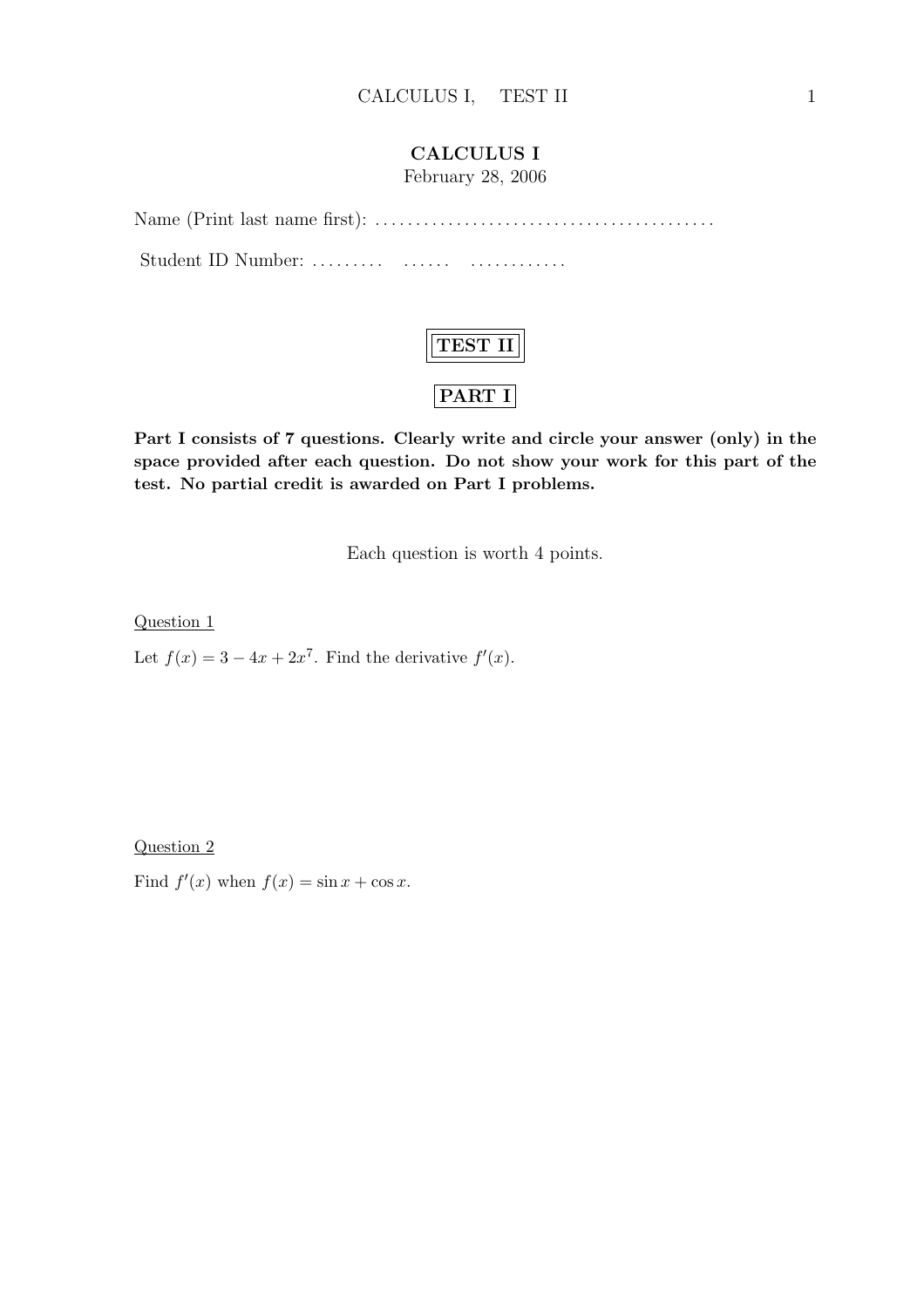### Question 3

Find the numerical value of the number a for which the function

$$
f(x) = x^2 + ax + 5
$$

has a *horizontal tangent line* at  $x = 1$ .

### Question 4

Suppose that  $f(x)$  and  $g(x)$  are differentiable functions of x, and that  $f(2) = -3$ ,  $f'(2) = 2$ ,  $g(2) = -2$ , and  $g'(2) = 4$ . Find the numerical value of the derivative

$$
\left(\frac{f}{g}\right)'(2).
$$

#### Question 5

Find the derivative of the function  $y = x \sin x$ .

### Question 6

Let  $f(x) = e^x g(x)$ , where  $g(0) = -3$  and  $g'(0) = 2$ . Find the numerical value of the derivative  $f'(0)$ .

## Question 7

Find the derivative of the function  $y = \tan(\sqrt{x})$ .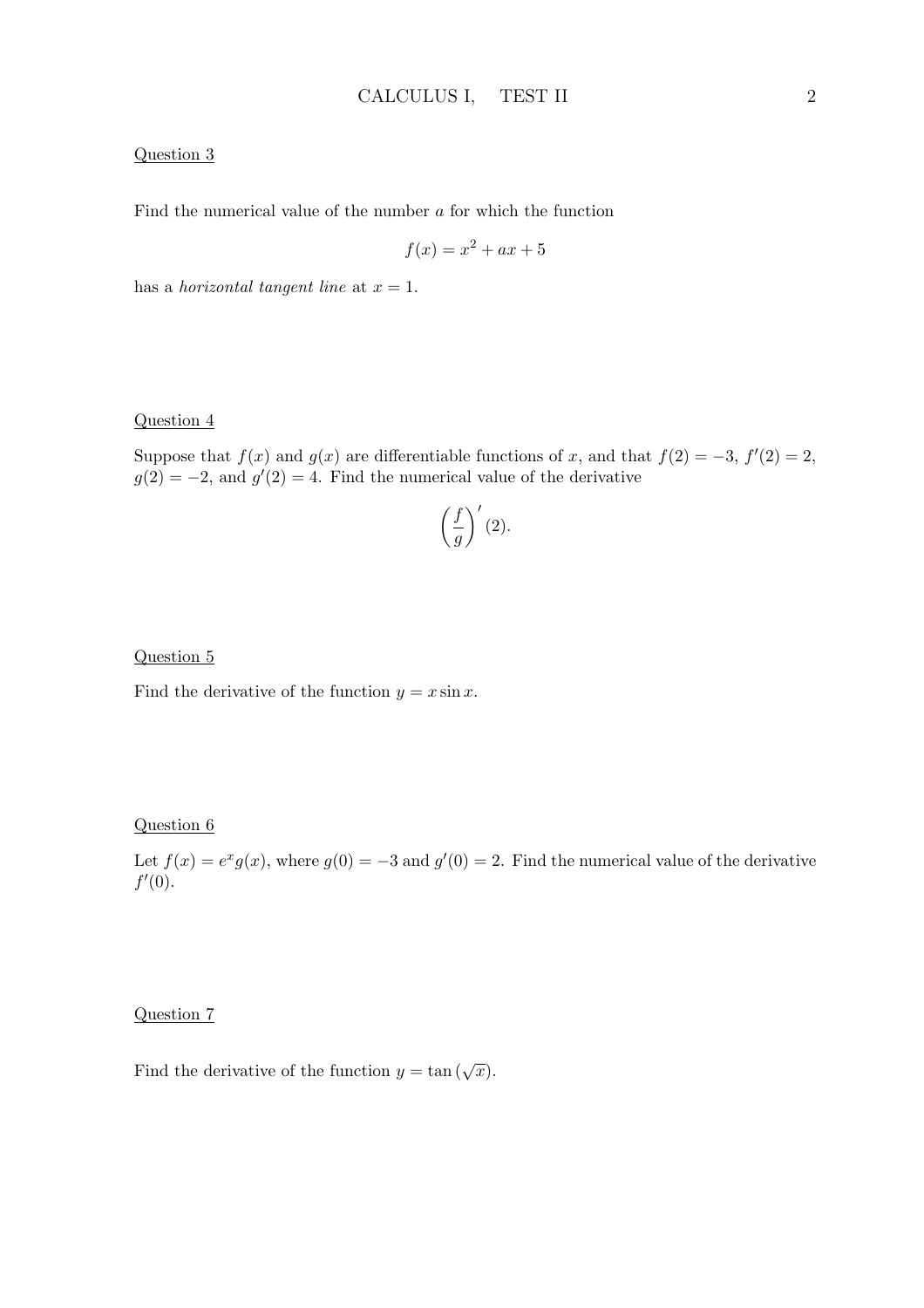### PART II

Each problem is worth 8 points.

Part II consists of 9 problems. You must show your relevant work on this part of the test to get full credit. Displaying only the final answer (even if correct) without the relevant step(s) will not get full credit.

## Problem 1

Consider the function

$$
f(x) = \frac{3\sqrt[3]{x^2}}{2} - 3.
$$

- (a) Find the derivative  $f'(x)$ .
- (b) Is  $f(x)$  differentiable at the number  $x = 0$ ? (Justify you answer!)
- (c) Find the domain of  $f'(x)$ . (Write your answer in interval notation.)

## Problem 2

Consider the curve

$$
f(x) = 2x^3 + 3x^2 - 12x - 100.
$$

- (a) Find the derivative  $f'(x)$ .
- (b) For what values of x does the curve  $y = f(x)$  have a horizontal tangent line?
- (c) Find the coordinates of the points on the curve  $y = f(x)$  where the tangent line is horizontal.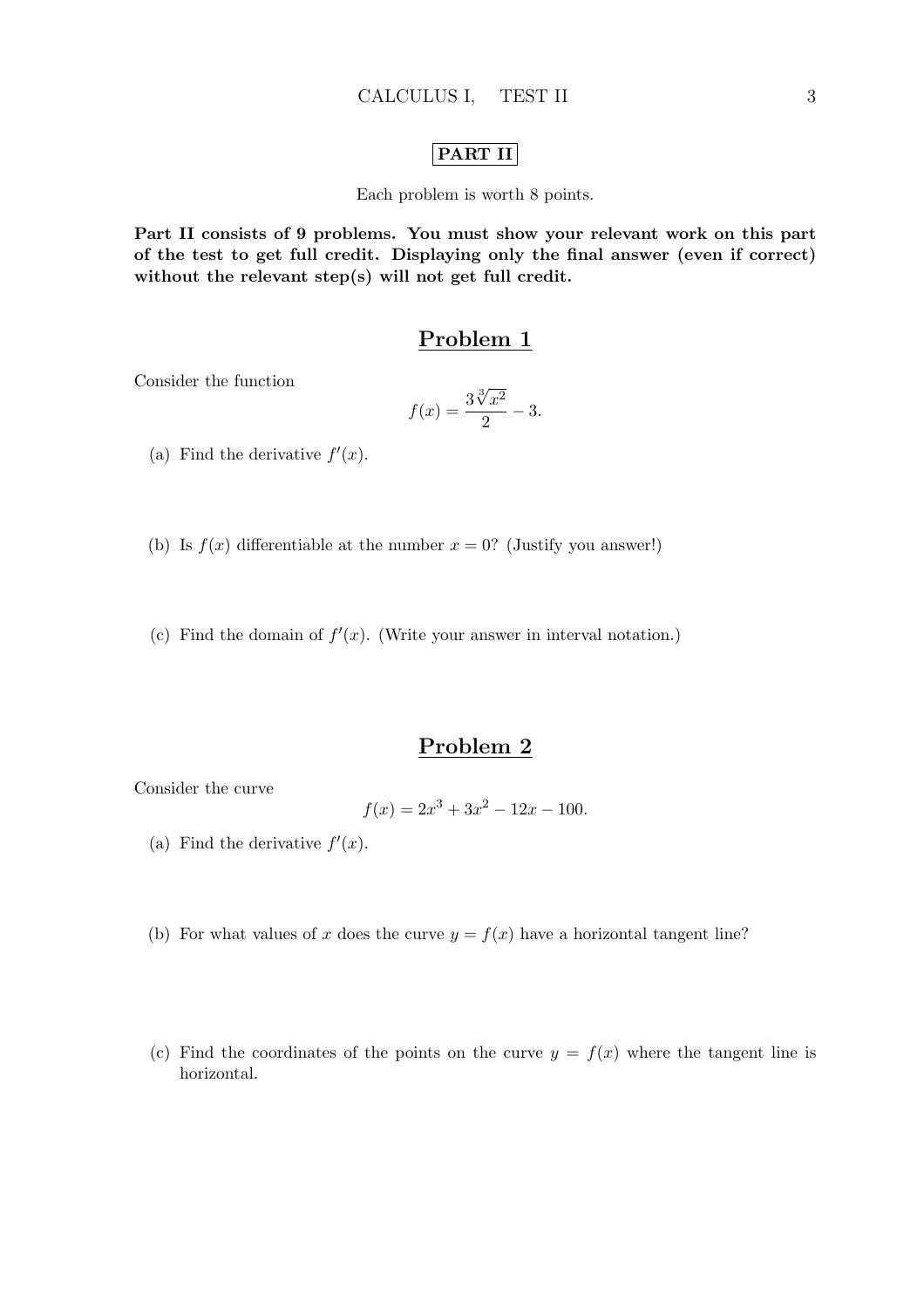Consider the function

$$
f(x) = 20 + 2e^x - 2x.
$$

- (a) Find the derivative  $f'(x)$ .
- (b) On what open interval(s) is the function  $f(x)$  increasing? (Justify your answer!)

## Problem 4

Consider the function

$$
f(x) = x^3 - 3x^2 + 5x.
$$

- (a) Find the derivative  $f'(x)$ .
- (b) Find the second derivative  $f''(x)$ .
- (c) On what open interval(s) is the function concave up?
- (d) Does the function  $f(x)$  have an inflection point? If your answer is yes, then give the coordinates of the inflection point.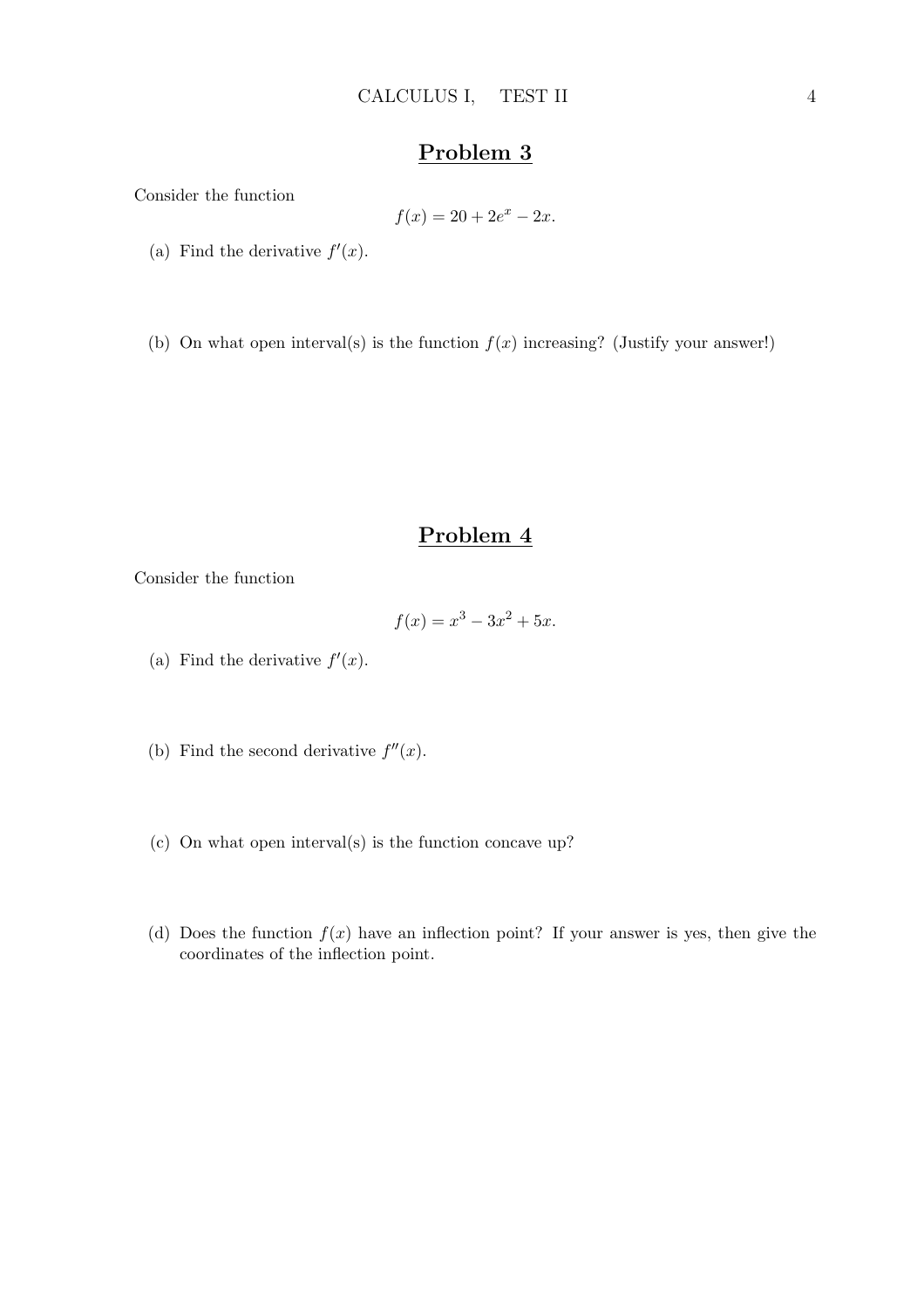The position of a particle is given by the equation of motion

$$
s(t) = \frac{t}{1+t},
$$

where  $t\geq 0$  is measured in seconds and  $s$  in miles.

- (a) Find the velocity of the particle. (Simplify your answer!)
- (b) Find the acceleration of the particle. (Simplify your answer!)
- (c) Was the particle ever at rest (that is, not moving) at any time  $t \geq 0$ ? (Justify your answer!)
- (d) Was the particle speeding up (accelerating) or slowing down (decelerating) when  $t = 1$ second? (Justify your answer!)

## Problem 6

Find the derivative of the following functions

(a) 
$$
f(x) = x^2 \cos x
$$
.

(b) 
$$
g(x) = \sqrt{x^2 - 3x + 1}
$$
.

(c) 
$$
h(x) = \cos(x^3)
$$
.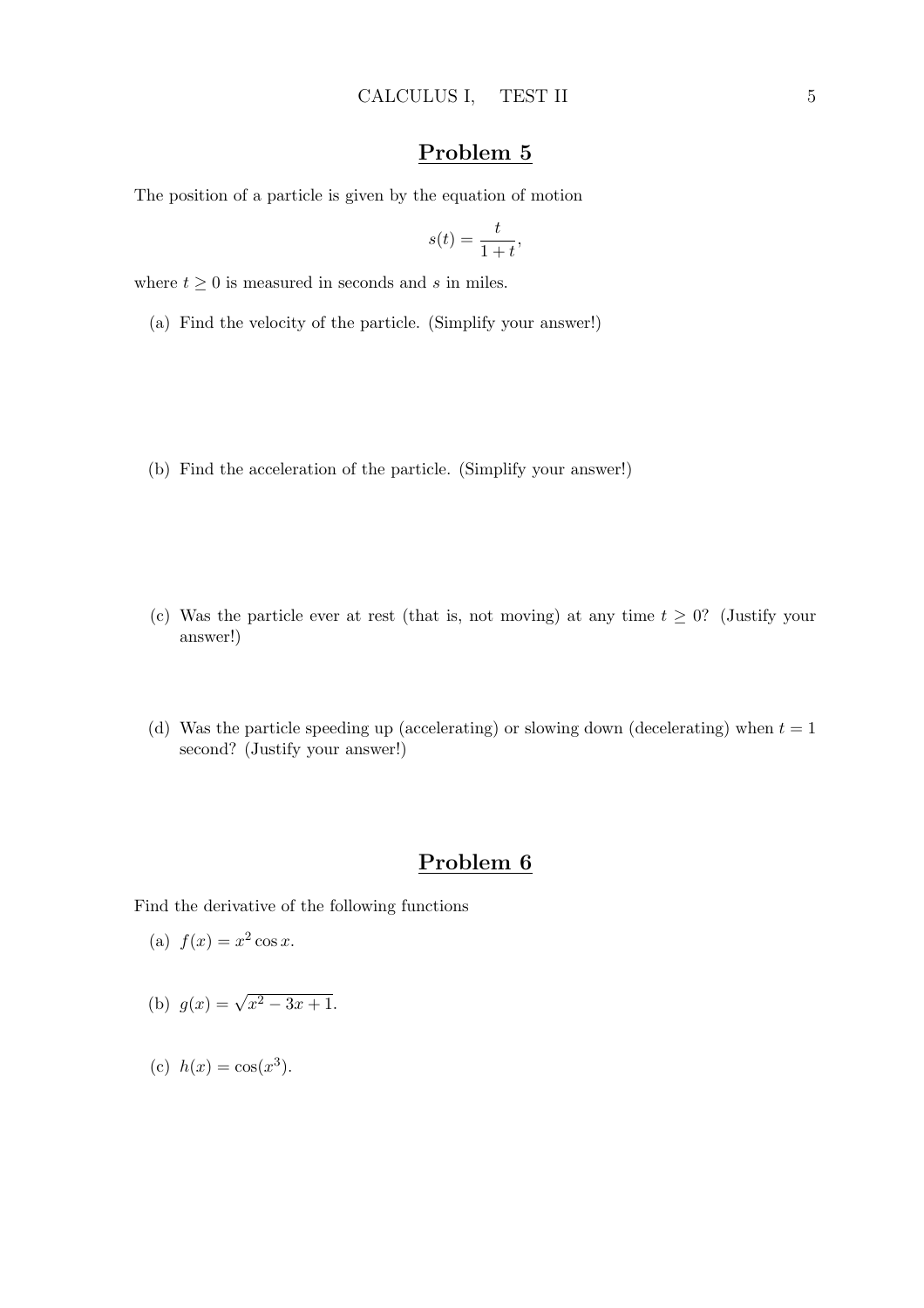Find  $f'(x)$  when  $f(x) = \frac{1-x}{1+x}$ . (Simplify your answer!)

# Problem 8

Find an equation of the tangent line to the curve

 $y = e^x \sin x - 1$ 

at the point  $(0, -1)$ .